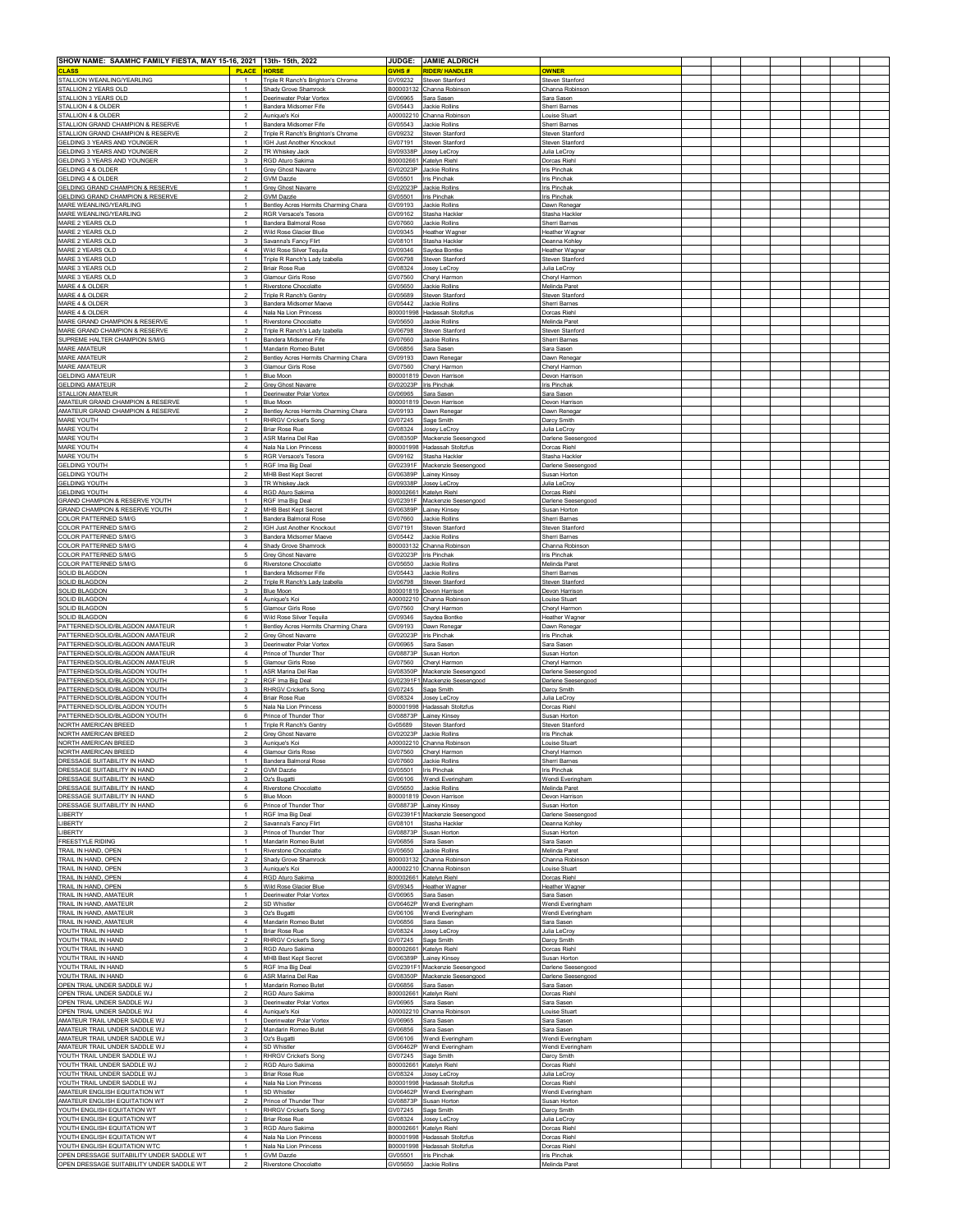| OPEN DRESSAGE SUITABILITY UNDER SADDLE WT                                                    | $\overline{3}$                            | Oz's Bugatti                                          |                      | GV06106 Wendi Everingham                                     | Wendi Everingham                    |  |  |  |  |
|----------------------------------------------------------------------------------------------|-------------------------------------------|-------------------------------------------------------|----------------------|--------------------------------------------------------------|-------------------------------------|--|--|--|--|
| OPEN DRESSAGE SUITABILITY UNDER SADDLE WT                                                    | $\overline{4}$<br>$\overline{1}$          | RGD Aturo Sakima                                      |                      | B00002661 Katelyn Riehl                                      | Dorcas Riehl                        |  |  |  |  |
| AMATEUR DRESSAGE SUITABILITY UNDER SADDLE WT<br>AMATEUR DRESSAGE SUITABILITY UNDER SADDLE WT |                                           | <b>HSF Cassanova</b><br>SD Whistler                   |                      | GV02336F1 Meggan Conner<br>GV06462P Wendi Everingham         | Meggan Conner<br>Wendi Everingham   |  |  |  |  |
| YOUTH DRESSAGE SUITABILITY UNDER SADDLE WT<br>YOUTH DRESSAGE SUITABILITY UNDER SADDLE WT     | $\overline{1}$<br>$\mathcal{P}$           | <b>RGD Aturo Sakima</b>                               |                      | B00002661 Katelyn Riehl                                      | Dorcas Riehl                        |  |  |  |  |
| YOUTH DRESSAGE SUITABILITY UNDER SADDLE WT                                                   | $\mathbf{3}$                              | <b>Briar Rose Rue</b><br><b>RHRGV Cricket's Song</b>  | GV07245              | GV08324 Josey LeCroy<br>Sage Smith                           | Julia LeCrov<br>Darcy Smith         |  |  |  |  |
| YOUTH DRESSAGE SUITABILITY UNDER SADDLE WT                                                   | $\overline{4}$                            | Nala Na Lion Princess                                 |                      | B00001998 Hadassah Stoltzfus                                 | Darlene Seesengood                  |  |  |  |  |
| YOUTH DRESSAGE SUITABILITY UNDER SADDLE WTC<br>ENGLISH PLEASURE JUNIOR HORSE WT              | $\overline{1}$<br>$\overline{1}$          | Nala Na Lion Princess<br>Riverstone Chocolatte        |                      | B00001998 Hadassah Stoltzfus<br>GV05650 Jackie Rollins       | Darlene Seesengood<br>Melinda Paret |  |  |  |  |
| ENGLISH PLEASURE JUNIOR HORSE WT                                                             | $\overline{\mathbf{2}}$                   | GVM Dazzle                                            |                      | GV05501 Iris Pinchak                                         | Iris Pinchak                        |  |  |  |  |
| ENGLISH PLEASURE JUNIOR HORSE WT<br>AMATEUR ENGLISH PLEASURE WT                              | 3<br>$\overline{1}$                       | Oz's Bugatti<br><b>HSF Cassanova</b>                  |                      | GV06106 Wendi Everingham<br>GV02336F1 Meggan Conner          | Wendi Everingham<br>Meggan Conner   |  |  |  |  |
| AMATEUR ENGLISH PLEASURE WT                                                                  | $\overline{\phantom{a}}$                  | MHB Best Kept Secret                                  |                      | GV06389P Susan Horton                                        | Susan Horton                        |  |  |  |  |
| AMATEUR ENGLISH PLEASURE WT<br>YOUTH ENGLISH PLEASURE WT                                     | 3<br>$\overline{1}$                       | SD Whistler<br>Briar Rose Rue                         | GV07245<br>GV08324   | Wendi Everingham<br>Josey LeCroy                             | Wendi Everingham<br>Julia LeCroy    |  |  |  |  |
| YOUTH ENGLISH PLEASURE WT                                                                    | $\overline{\phantom{a}}$                  | Nala Na Lion Princess                                 |                      | B00001998 Hadassah Stoltzfus                                 | Dorcas Riehl                        |  |  |  |  |
| YOUTH ENGLISH PLEASURE WT<br>YOUTH ENGLISH PLEASURE WT                                       | 3<br>$\overline{4}$                       | RGD Aturo Sakima                                      |                      | B00002661 Katelyn Riehl                                      | Dorcas Riehl                        |  |  |  |  |
| YOUTH ENGLISH PLEASURE WT                                                                    | 5                                         | <b>RHRGV Cricket's Song</b><br>Prince of Thunder Thor |                      | GV07245 Sage Smith<br>GV08873P Lainey Kinsey                 | Darcy Smith<br>Susan Horton         |  |  |  |  |
| ENGLISH PLEASURE SENIOR HORSE WT                                                             | $\overline{1}$                            | HSF Cassanova                                         |                      | GV02336F1 Meggan Conner                                      | Meggan Conner                       |  |  |  |  |
| ENGLISH PLEASURE WT CHAMPIONSHIP<br>ENGLISH PLEASURE WT CHAMPIONSHIP                         | $\overline{1}$<br>$\overline{\mathbf{2}}$ | Riverstone Chocolatte<br>Prince of Thunder Thor       |                      | GV05650 Jackie Rollins<br>GV08873P Lainey Kinsey             | Melinda Paret<br>Susan Horton       |  |  |  |  |
| ENGLISH PLEASURE JUNIOR HORSE WTC                                                            | $\overline{1}$                            | Bandera Midsomer Fife                                 |                      | GV05443 Jackie Rollins                                       | Sherri Barnes                       |  |  |  |  |
| YOUTH ENGLISH PLEASURE WTC<br>ENGLISH PLEASURE WTC CHAMPIONSHIP                              | 1<br>$\mathbf{1}$                         | Nala Na Lion Princess<br>Nala Na Lion Princess        |                      | B00001998 Hadassah Stoltzfus<br>B00001988 Hadassah Stoltzfus | Dorcas Riehl<br>Dorcas Riehl        |  |  |  |  |
| ENGLISH PLEASURE WTC CHAMPIONSHIP                                                            | $\overline{2}$                            | Bandera Midsomer Fife                                 |                      | GV05443 Jackie Rollins                                       | Sherri Barnes                       |  |  |  |  |
| OPEN HUNTER UNDER SADDLE WT                                                                  | $\overline{1}$<br>$\overline{2}$          | <b>HSF Cassanova</b>                                  |                      | GV02336F1 Meggan Conner                                      | Meggan Conner                       |  |  |  |  |
| OPEN HUNTER UNDER SADDLE WT<br>AMATEUR HUNTER UNDER SADDLE WT                                | $\overline{1}$                            | Bandera Midsomer Maeve<br><b>HSF Cassanova</b>        | GV05442              | Jackie Rollins<br>GV02336F1 Meggan Conner                    | Sherri Barne<br>Meggan Conner       |  |  |  |  |
| AMATEUR HUNTER UNDER SADDLE WT                                                               | $\mathcal{P}$                             | SD Whistler                                           |                      | GV06462P Wendi Everingham                                    | Wendi Everingham                    |  |  |  |  |
| YOUTH HUNTER UNDER SADDLE WT<br>YOUTH HUNTER UNDER SADDLE WT                                 | $\overline{1}$<br>$\overline{2}$          | <b>Briar Rose Rue</b><br><b>RHRGV Cricket's Song</b>  | GV08324              | Josey LeCroy<br>GV07245 Sage Smith                           | Julia LeCroy<br>Darcy Smith         |  |  |  |  |
| OPEN HUNTER UNDER SADDLE WTC                                                                 | $\overline{1}$                            | Bandera Midsomer Fife                                 |                      | GV05443 Jackie Rollins                                       | Sherri Barnes                       |  |  |  |  |
| YOUTH HUNTER UNDER SADDLE WTC<br>OPEN WESTERN PLEASURE JUNIOR HORSE WJ                       | $\overline{1}$<br>$\mathbf{1}$            | Nala Na Lion Princess<br>Aunique's Koi                |                      | B00001998 Hadassah Stoltzfus<br>A00002210 Channa Robinson    | Dorcas Riehl<br>Louise Stuart       |  |  |  |  |
| OPEN WESTERN PLEASURE JUNIOR HORSE WJ                                                        | $\overline{2}$                            | Bandera Midsomer Maeve                                |                      | GV05442 Jackie Rollins                                       | Sherri Barnes                       |  |  |  |  |
| OPEN WESTERN PLEASURE JUNIOR HORSE WJ                                                        | 3                                         | IGH Just Another Knockout                             | GV07191              | <b>Steven Stanford</b>                                       | Steven Stanford                     |  |  |  |  |
| OPEN WESTERN PLEASURE JUNIOR HORSE WJ<br>OPEN WESTERN PLEASURE JUNIOR HORSE WJ               | $\overline{4}$<br>5                       | Riverstone Chocolatte<br>Deerinwater Polar Vortex     | GV05650<br>GV06965   | Jackie Rollins<br>Sara Sasen                                 | Melinda Paret<br>Sara Sasen         |  |  |  |  |
| AMATEUR WESTERN PLEASURE WJ                                                                  | $\overline{1}$                            | <b>MHB Best Kept Secret</b>                           |                      | GV06389P Susan Horton                                        | Susan Horton                        |  |  |  |  |
| AMATEUR WESTERN PLEASURE WJ<br>AMATEUR WESTERN PLEASURE WJ                                   | $\overline{2}$<br>$\mathbf{3}$            | <b>HSF Cassanova</b><br>SD Whistler                   | GV07245              | GV02336F1 Meggan Conner<br>Wendi Everingham                  | Meggan Conner<br>Wendi Everingham   |  |  |  |  |
| AMATEUR WESTERN PLEASURE WJ                                                                  | $\overline{4}$                            | Deerinwater Polar Vortex                              | GV06965              | Sara Sasen                                                   | Sara Saser                          |  |  |  |  |
| AMATEUR WESTERN PLEASURE WJ                                                                  | 5<br>$\overline{1}$                       | Blue Moon                                             |                      | B00001819 Devon Harrison                                     | Devon Harrison                      |  |  |  |  |
| YOUTH WESTERN PLEASURE WJ<br>YOUTH WESTERN PLEASURE WJ                                       | $\overline{2}$                            | Prince of Thunder Thor<br>Briar Rose Rue              |                      | GV08873P Lainey Kinsey<br>GV08324 Josey LeCroy               | Susan Horton<br>Julia LeCrov        |  |  |  |  |
| YOUTH WESTERN PLEASURE WJ                                                                    | 3                                         | <b>RHRGV Cricket's Song</b>                           |                      | GV07245 Sage Smith                                           | Darcy Smith                         |  |  |  |  |
| YOUTH WESTERN PLEASURE WJ<br>OPEN WESTERN PLEASURE SENIOR HORSE WJ                           | 4<br>$\mathbf{1}$                         | Nala Na Lion Princess<br><b>HSF Cassanova</b>         |                      | B00001998 Hadassah Stoltzfus<br>GV02336F1 Meggan Conner      | Dorcas Riehl<br>Meggan Conner       |  |  |  |  |
| OPEN WESTERN PLEASURE SENIOR HORSE WJ                                                        | $\overline{c}$                            | Blue Moon                                             |                      | B00001819 Devon Harrison                                     | Devon Harrison                      |  |  |  |  |
| OPEN WESTERN PLEASURE SENIOR HORSE WJ<br>WESTERN PLEASURE WJ CHAMPIONSHIP                    | 3<br>$\overline{1}$                       | Mandarin Romeo Butet<br>Aunique's Koi                 |                      | GV06965 Sara Sasen<br>A00002210 Channa Robinson              | Sara Sasen<br>Louise Stuart         |  |  |  |  |
| WESTERN PLEASURE WJ CHAMPIONSHIP                                                             | $\overline{2}$                            | HSF Cassanova                                         |                      | GV02336F1 Meggan Conner                                      | Meggan Conne                        |  |  |  |  |
| WESTERN PLEASURE WJ CHAMPIONSHIP                                                             | $\mathbf{3}$                              | Prince of Thunder Thor                                |                      | GV08873P Lainey Kinsey                                       | Susan Horton                        |  |  |  |  |
| WESTERN PLEASURE WJ CHAMPIONSHIP<br>WESTERN PLEASURE WJ CHAMPIONSHIP                         | $\overline{4}$<br>5                       | Riverstone Chocolatte<br>Bandera Midsomer Maeve       | GV05650<br>GV05442   | Jackie Rollins<br>Jackie Rollins                             | Melinda Paret<br>Sherri Barnes      |  |  |  |  |
| WESTERN PLEASURE WJ CHAMPIONSHIP                                                             | 6                                         | Nala Na Lion Princess                                 |                      | B00001998 Hadassah Stoltzfus                                 | Dorcas Riehl                        |  |  |  |  |
| AMATEUR WESTERN EQUITATION WJ<br>AMATEUR WESTERN EQUITATION WJ                               | $\overline{1}$<br>$\overline{2}$          | MHB Best Kept Secret<br>SD Whistler                   |                      | GV06389P Susan Horton<br>GV06462P Wendi Everingham           | Susan Horton<br>Wendi Everingham    |  |  |  |  |
| YOUTH WESTERN EQUITATION WJ                                                                  | $\overline{1}$                            | Prince of Thunder Thor                                |                      | GV08873P Lainey Kinsey                                       | Susan Horton                        |  |  |  |  |
| YOUTH WESTERN EQUITATION WJ                                                                  | $\overline{2}$<br>3                       | <b>Briair Rose Rue</b><br>RHRGV Cricket's Song        |                      | GV08324 Josey LeCroy                                         | Julia LeCroy                        |  |  |  |  |
| YOUTH WESTERN EQUITATION WJ<br>WESTERN PLEASURE JUNIOR HORSE WJ                              | $\overline{1}$                            | Bandera Midsomer Fife                                 | GV07245<br>GV05443   | Sage Smith<br>Jackie Rollins                                 | Darcy Smith<br>Sherri Barnes        |  |  |  |  |
| WESTERN PLEASURE WJL CHAMPIONSHIP                                                            | $\mathbf{1}$                              | Bandera Midsomer Fife                                 | GV05443              | Jackie Rollins                                               | Sherri Barnes                       |  |  |  |  |
| OPEN RANCH RIDING WJ<br>OPEN RANCH RIDING WJ                                                 | $\overline{1}$<br>$\overline{2}$          | Mandarin Romeo Butet<br>Aunique's Ko                  | GV06856<br>A00002210 | Sara Saser<br>Channa Robinsor                                | Sara Saser<br>Louise Stuar          |  |  |  |  |
| AMATEUR RANCH RIDING WJ                                                                      | $\overline{1}$                            | SD Whistler                                           |                      | GV06462P Wendi Everingham                                    | Wendi Everingham                    |  |  |  |  |
| AMATEUR RANCH RIDING WJ<br>YOUTH RANCH RIDING WJ                                             | $\overline{z}$<br>$\overline{1}$          | Mandarin Romeo Butet<br><b>RHRGV Cricket's Song</b>   | GV06856<br>GV07245   | Sara Sasen<br>Sage Smith                                     | Sara Saser<br>Darcy Smith           |  |  |  |  |
| YOUTH RANCH RIDING WJ                                                                        | $\overline{2}$                            | Mandarin Romeo Butet                                  | GV06856              | Josev LeCroy                                                 | Sara Sasen                          |  |  |  |  |
| YOUTH RANCH RIDING WJ<br>OPEN RANCH RAIL RIDING WJ                                           | 3                                         | Briar Rose Rue                                        | GV08324              | Josey LeCroy                                                 | Julia LeCroy                        |  |  |  |  |
| OPEN RANCH RAIL RIDING WJ                                                                    | $\overline{1}$<br>$\overline{\mathbf{2}}$ | MHB Best Kept Secret<br>Mandarin Romeo Butet          |                      | GV06389P Susan Horton<br>GV06856 Sara Sasen                  | Susan Horton<br>Sara Sasen          |  |  |  |  |
| OPEN RANCH RAIL RIDING WJ                                                                    | 3                                         | IGH Just Another Knockout                             |                      | GV07191 Steven Stanford                                      | Steven Stanford                     |  |  |  |  |
| OPEN RANCH RAIL RIDING WJ<br>OPEN RANCH RAIL RIDING WJ                                       | $\overline{4}$<br>5                       | Prince of Thunder Thor<br>Aunique's Koi               |                      | GV08873P Lainey Kinsey<br>A00002210 Channa Robinson          | Susan Horton<br>ouise Stuart        |  |  |  |  |
| COSTUME CLASS UNDER SADDLE OR IN- HAND                                                       |                                           | Prince of Thunder Thor                                |                      | SV08873P Lainey Kinsey                                       | Susan Horton                        |  |  |  |  |
| COSTUME CLASS UNDER SADDLE OR IN- HAND<br>YOUTH SHOWMANSHIP 17YRS AND UNDER M/G              | $\overline{2}$<br>$\overline{1}$          | RGF Ima Big Deal<br>MHB Best Kept Secret              |                      | GV02391F1 Mackenzie Seesengood<br>GV06389P Lainey Kinsey     | Darlene Seesengood<br>Susan Horton  |  |  |  |  |
| YOUTH SHOWMANSHIP 17YRS AND UNDER M/G                                                        | $\overline{2}$                            | RHRGV Cricket's Song                                  |                      | GV07245 Sage Smith                                           | Darcy Smith                         |  |  |  |  |
| YOUTH SHOWMANSHIP 17YRS AND UNDER M/G<br>YOUTH SHOWMANSHIP 17YRS AND UNDER M/G               | $\overline{\mathbf{3}}$<br>$\overline{4}$ | Briar Rose Rue<br>Savanna's Fancy Flirt               |                      | GV08324 Josey LeCroy<br>GV08101 Stasha Hackler               | Julia LeCroy<br>Deanna Kohley       |  |  |  |  |
| YOUTH SHOWMANSHIP 17YRS AND UNDER M/G                                                        | $5\phantom{.0}$                           | ASR Marina Del Rae                                    |                      | GV08350P Mackenzie Seesengood                                | Darlene Seesengood                  |  |  |  |  |
|                                                                                              |                                           |                                                       |                      |                                                              |                                     |  |  |  |  |
|                                                                                              |                                           |                                                       |                      |                                                              |                                     |  |  |  |  |
|                                                                                              |                                           |                                                       |                      |                                                              |                                     |  |  |  |  |
|                                                                                              |                                           |                                                       |                      |                                                              |                                     |  |  |  |  |
|                                                                                              |                                           |                                                       |                      |                                                              |                                     |  |  |  |  |
|                                                                                              |                                           |                                                       |                      |                                                              |                                     |  |  |  |  |
|                                                                                              |                                           |                                                       |                      |                                                              |                                     |  |  |  |  |
|                                                                                              |                                           |                                                       |                      |                                                              |                                     |  |  |  |  |
|                                                                                              |                                           |                                                       |                      |                                                              |                                     |  |  |  |  |
|                                                                                              |                                           |                                                       |                      |                                                              |                                     |  |  |  |  |
|                                                                                              |                                           |                                                       |                      |                                                              |                                     |  |  |  |  |
|                                                                                              |                                           |                                                       |                      |                                                              |                                     |  |  |  |  |
|                                                                                              |                                           |                                                       |                      |                                                              |                                     |  |  |  |  |
|                                                                                              |                                           |                                                       |                      |                                                              |                                     |  |  |  |  |
|                                                                                              |                                           |                                                       |                      |                                                              |                                     |  |  |  |  |
|                                                                                              |                                           |                                                       |                      |                                                              |                                     |  |  |  |  |
|                                                                                              |                                           |                                                       |                      |                                                              |                                     |  |  |  |  |
|                                                                                              |                                           |                                                       |                      |                                                              |                                     |  |  |  |  |
|                                                                                              |                                           |                                                       |                      |                                                              |                                     |  |  |  |  |
|                                                                                              |                                           |                                                       |                      |                                                              |                                     |  |  |  |  |
|                                                                                              |                                           |                                                       |                      |                                                              |                                     |  |  |  |  |
|                                                                                              |                                           |                                                       |                      |                                                              |                                     |  |  |  |  |
|                                                                                              |                                           |                                                       |                      |                                                              |                                     |  |  |  |  |
|                                                                                              |                                           |                                                       |                      |                                                              |                                     |  |  |  |  |
|                                                                                              |                                           |                                                       |                      |                                                              |                                     |  |  |  |  |
|                                                                                              |                                           |                                                       |                      |                                                              |                                     |  |  |  |  |
|                                                                                              |                                           |                                                       |                      |                                                              |                                     |  |  |  |  |
|                                                                                              |                                           |                                                       |                      |                                                              |                                     |  |  |  |  |
|                                                                                              |                                           |                                                       |                      |                                                              |                                     |  |  |  |  |